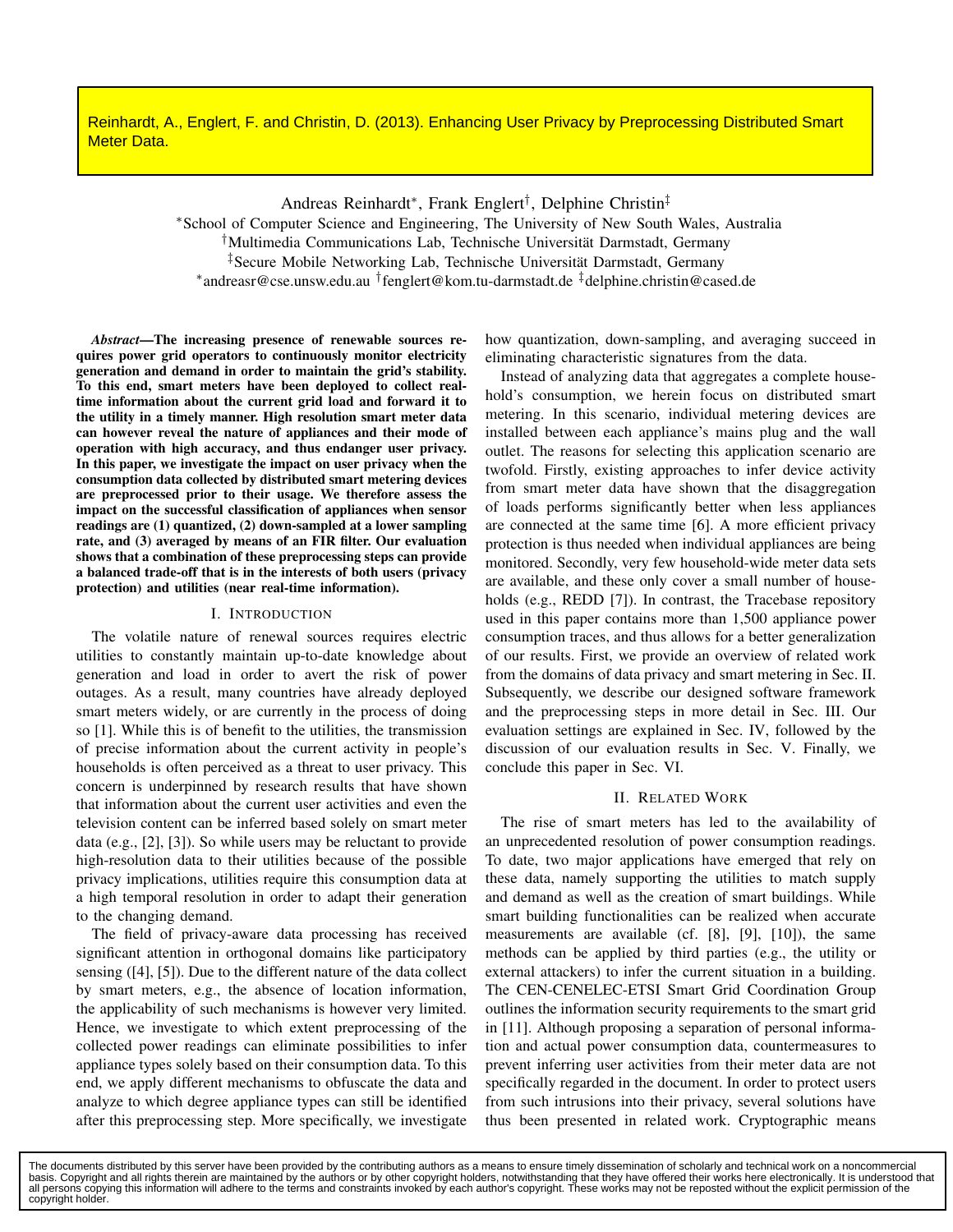to ensure a secure transport of data between end users and utilities are presented in [12], [13], [14]. Although these approaches ensure that third party attackers cannot retrieve the data, they still allow the utility to gain access to the readings in unaltered form. This limitation is addressed in [15] and [16], where solutions are presented that aggregate data collected by multiple meters before relaying it to the utility. While the users are protected against attacks by utilities in this case, they need to trust and cooperate with other households owners.

Approaches that operate locally have also been presented. Efthymiou and Kalogridis have shown that by transmitting smart meter data in an anonymized manner, utilities may be able to infer household activities, but are unable to link them to the actual households [17]. The addition of noise to the measurements can also be applied in smart grids in order to obfuscate user behavior [18], although it has not yet been analyzed in the domain of smart electricity grids. Also operating on a local basis, the privacy-aware data preprocessing step presented in [19] shows that privacy can be increased by applying filters that eliminate certain characteristics from the power meter data, but its efficacy is not analyzed in the domain of smart metering. Finally, instead of manipulating the collected readings, external storage components have been discussed as options to alter a building's consumption and thus eliminate characteristic features from the data. The use of batteries to smooth the load curve has been presented in [20], [21], but the limitations of state-of-the-art battery technology, e.g., decreasing capacities and high financial cost, render this technology inapplicable for many scenarios.

### III. CONCEPT AND SOFTWARE FRAMEWORK

The primary objective of this paper is to evaluate the extent of privacy protection that can be achieved by preprocessing the data collected by distributed smart meters. In order to analyze the efficacy of this preprocessing, we first quantify the privacy threat resulting from the unprocessed transmission of power consumption data. Subsequently, results based on preprocessed data are compared to this baseline in order to draw reliable conclusions on the degree of additional protection attained by preprocessing. To establish the baseline detection accuracy, we have thus designed a system that is able to detect the type of an appliance based on its electric power consumption data. The system extracts specific characteristics that uniquely represent each appliance type based on its power consumption behavior, and memorize them in the form of a machine learning model. When the system is supplied with a power consumption trace collected from another device, it extracts the characteristic features from the trace, compares them to the knowledge stored in its model, and returns the device type with most similar characteristics. The objective of this paper, namely obfuscating device-specific characteristics in the power consumption data, should thus lead to larger number of false identifications. Hence, we use the fraction of appliances that can no longer be correctly identified as a measure of the efficacy of our data preprocessing.



Fig. 1. Overall system architecture

### *A. Overall System Architecture*

Our overall system is composed of distributed metering units that connect between the wall outlet and an electric appliance, as well as a server on which the data analysis is performed. This architecture is visualized in Fig. 1. Continuous lines indicate mains connections, whereas dashed lines reflect the wireless data transfer between the meters and the server. All metering units return their data once per second to the server, which records the power consumption traces in its database for their subsequent classification. Before feeding the resulting stream of power consumption data into the application identification component, we apply different preprocessing steps to the data, as outlined in Sec. III-B. Subsequently, the appliance identification step extracts representative features from the data stream and uses a machine learning component to facilitate the classification of incoming data. Feature extraction and machine learning are detailed in Sec. III-C.

# *B. Data Preprocessing*

For our evaluation, we have selected three mechanisms to alter the data prior to their use for appliance identification. We explain them as follows and visualize their impact on an excerpt from a dishwasher's operation cycle, which is depicted in Fig. 3a.

Quantization. Value quantization is realized by rounding the actual power consumption values to a multiple of a pre-defined quantization factor *q*. Because the quantization step is stateless and requires no historical data, no delay is introduced by the introduction of this preprocessing step. The application of quantization to the dishwasher's consumption data is shown in Fig. 3b for  $q = 80$  watts. It can be seen that quantization eliminates the slight slope on top of the power-intensive heating periods while the general shape is maintained.

Down-Sampling. This second preprocessing option reduces the temporal frequency at which measurements are made available by returning a sample of the actual power consumption only every *w* seconds. For all further samples until the next sampling point, the previously transmitted value is repeated instead. Like the quantization step, down-sampling does not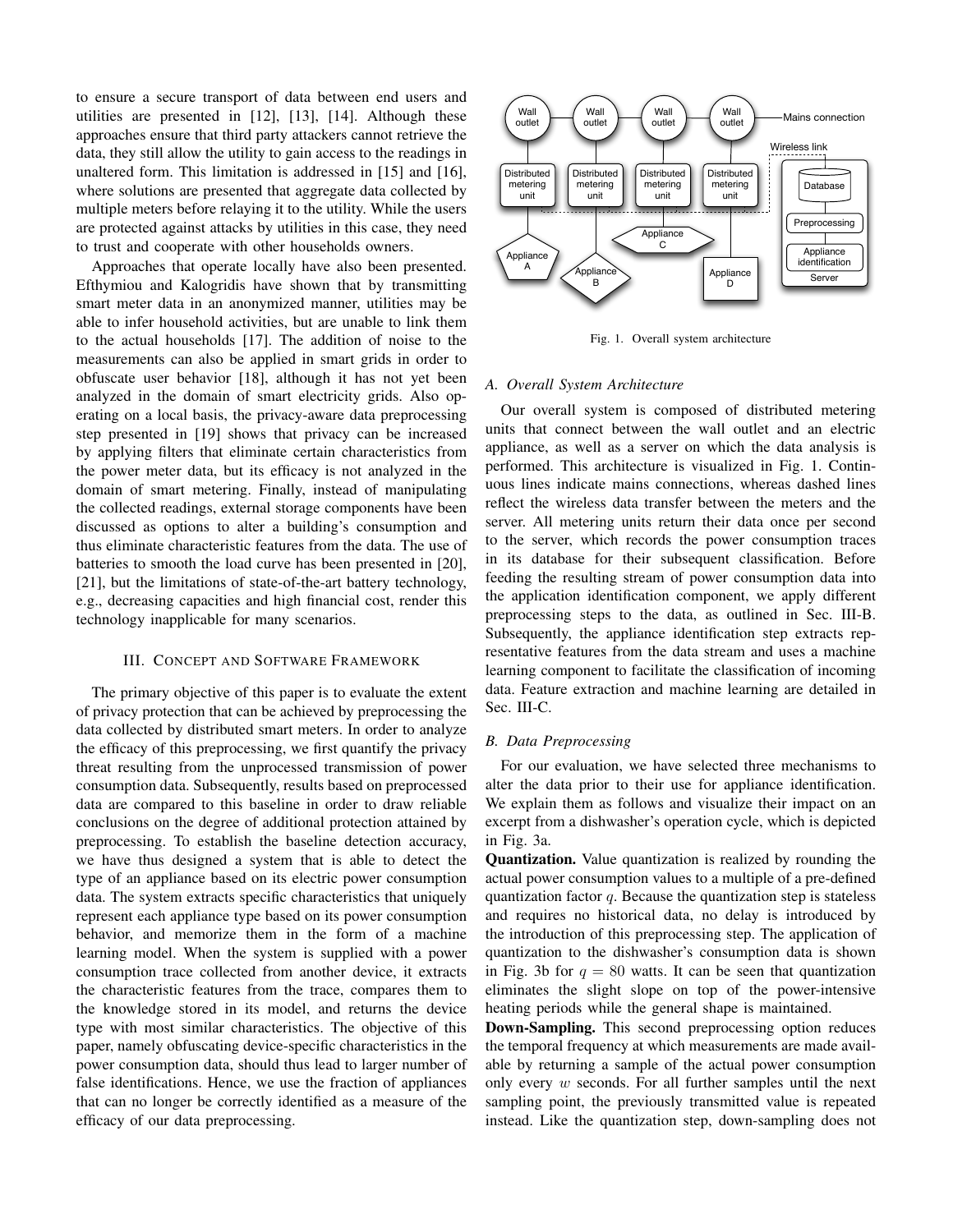

Fig. 2. Appliance classification architecture

introduce a delay, and Fig. 3c shows the output of the downsampling step for  $w = 150$  seconds.

Averaging. The third preprocessing alternative is the combination of an averaging of the input data over a time window of *w* seconds and its down-sampling according to the previous paragraph. The averaging is thus equivalent to an FIR filter with rectangular filter function. In contrast to the previously described preprocessing steps, averaging introduces a time lag of *w* seconds, and may thus only be applicable in scenarios where this can be tolerated by the utility. The output of our averaging preprocessor for  $w = 150$  seconds is shown in Fig. 3d, from which the combination of averaging and downsampling manifests itself in the form of steps on the steep edges of the power consumption curve.

# *C. Classification and Features*

The actual classification is based on our previous appliance classification framework [22], which we briefly revisit as follows. Based on the overall process flow shown in Fig. 2, power consumption traces of 24 hours duration are first collected from electric appliances. In a subsequent step, characteristic features are extracted from each of the traces and stored in the form of a feature vector that is annotated by the actual appliance type. Similar to [9] and [23], our system utilizes more than 500 different features from different domains in order to describe the characteristic properties of the power consumption traces. We regard features from both the temporal and frequency domain in order to incorporate both the sudden changes encountered on appliance activation as well as periodicities throughout the day into our classification model. We combine many different aspects of an appliance's power consumption (e.g., peak values and shape) to reach a high number of correct classification results. Each of the resulting annotated feature vectors is subsequently forwarded to the machine learning component, in which a classifier constructs its model based on the data.

Our previous results have shown that classification accuracy values in excess of 90% could be achieved when all of the presented features were being used for the appliance classification [22]. In other words, a very large fraction of the input data (composed of more than a thousand appliance

traces) could be correctly classified solely based on their power consumption data throughout a day. In our evaluations we have demonstrated that maximum and average power consumption values are the most important features for the classification of appliances. Based on this observation, we have specifically chosen to preprocess the power consumption data in a way that alters the consumption characteristics and analyze its impact on the classification accuracy.

While our previous work has thus effectively promoted *antiprivacy* by identifying the types of electric appliances, we address the opposite target in this paper, namely how data preprocessing can render our appliance identification system ineffective.

#### IV. EVALUATION SETUP

Our evaluation is based on the software system presented in Sec. III. We have installed the server components on a dedicated machine that maintains the database, the preprocessing modules, and the appliance identification engine. For the construction of the classification model, we have used the Weka data mining toolkit [24]. Based on the comparison of different classifiers in our previous work, we have chosen to use the Random Forest classifier for the machine learning step, as it has been shown to result in both a high classification accuracy for the task at hand and a fast execution time.

The data for the classification has been taken from our Tracebase project [22]. The Tracebase already features more than 1,200 diurnal power consumption traces of more than 30 household appliance types. Furthermore, we have collected more than 300 additional traces in order to base our evaluation on an even larger corpus of data. On average, the power consumption traces have been collected at a high granularity of one sample per second and with a value resolution of one watt. We list the appliance types, the number of different instances, and the total number of traces used in our evaluation in Table I.

In order to put the achieved device classification results into perspective, we compare them to the baseline, in which no preprocessing steps are applied (i.e., the parameters are chosen as *q*=1 watt, *w*=1 second, no averaging). Subsequently, we conduct a comprehensive analysis of the classification accuracy when varying the parameter values for *q* and *w*. We regard down-sampling window sizes of *w*=1... 400 seconds and analyze quantization factors between *q*=1... 180 watts. Additionally, we consider the case when data are averaged before the down-sampling and quantization steps are applied. For this case, we have also used the down-sampling window size parameter *w* as the averaging filter's window size.

# V. EVALUATION

We have conducted several evaluations in order to quantify the improvements to user privacy protection offered by the presented preprocessing steps. After determining the bounds for the classification success rates, we thus present the results of our comprehensive analysis of the parameter space and quantify the error that is added to the data.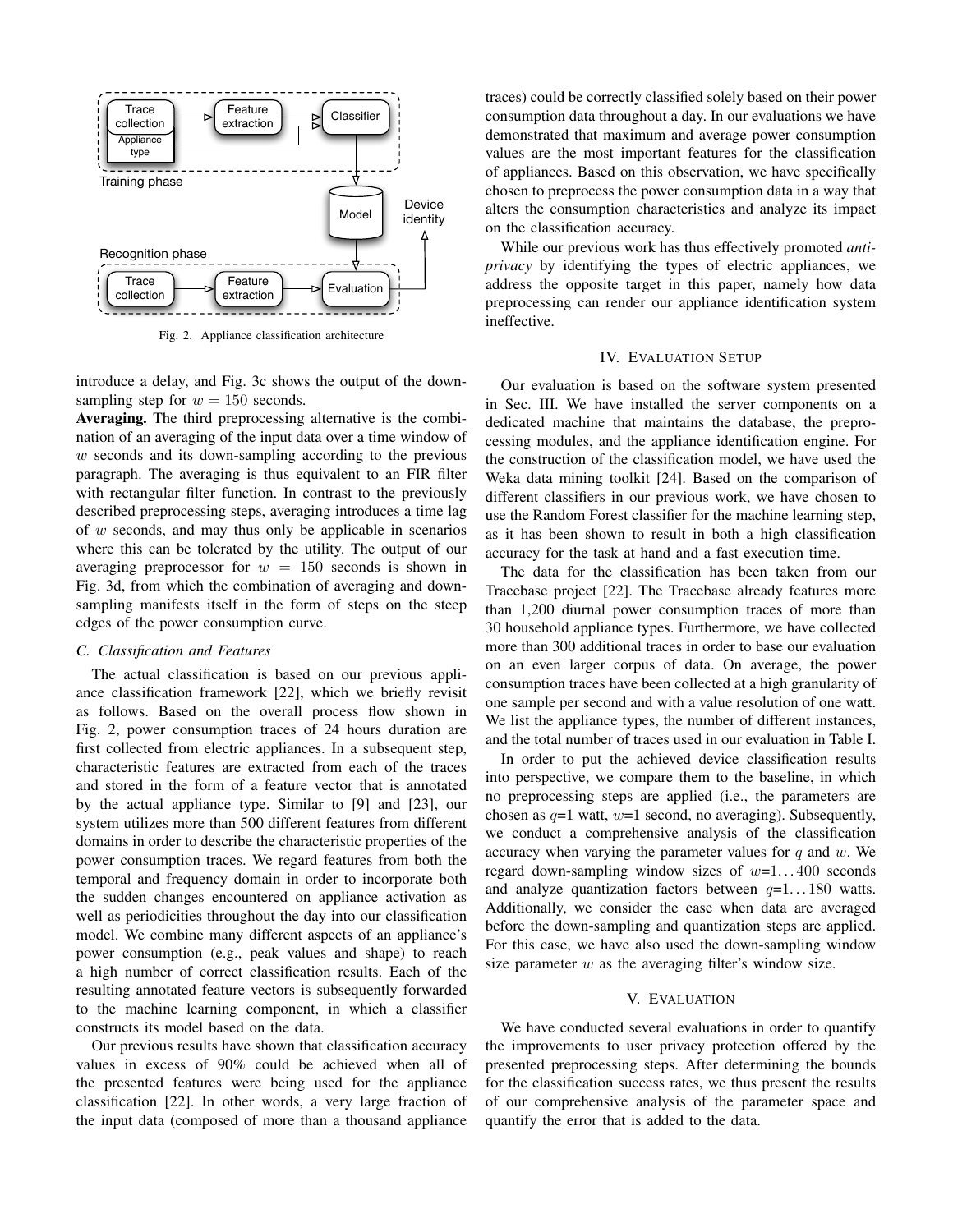

Fig. 3. Visualization of a dishwasher's consumption data before and after applying preprocessing steps

| Device type                  | # appliances   | # traces |
|------------------------------|----------------|----------|
| Alarm clock                  | 1              | 5        |
| Bean-to-cup coffee maker     | 1              | 43       |
| Bread cutter                 | 1              | 12       |
| Coffee maker                 | 5              | 77       |
| Cooking stove                | 1              | 16       |
| Desktop computer             | 9              | 126      |
| Dishwasher                   | 3              | 65       |
| Ethernet switch              | 3              | 11       |
| External USB hard disk drive | $\overline{4}$ | 29       |
| Freezer                      | 1              | 9        |
| HDTV media center            | 1              | 5        |
| HiFi stereo amplifier        | 3              | 88       |
| Internet router              | 1              | 20       |
| Iron                         | 1              | 3        |
| Lamp                         | 6              | 77       |
| Laptop computer              | 6              | 50       |
| Microwaye oven               | 5              | 51       |
| Monitor (CRT)                | $\overline{c}$ | 14       |
| Monitor (TFT)                | 14             | 178      |
| Playstation 3 console        | $\overline{2}$ | 12       |
| Powered USB hub              | 1              | 10       |
| Printer                      | 1              | 6        |
| Projector                    | 1              | 8        |
| Refrigerator                 | 8              | 189      |
| Solar-thermal system         | 1              | 8        |
| Subwoofer                    | $\overline{c}$ | 28       |
| Television set               | 10             | 138      |
| Toaster                      | $\overline{4}$ | 21       |
| Tumble dryer                 | $\overline{c}$ | 9        |
| Vacuum cleaner               | $\mathbf{1}$   | 1        |
| Video projector              | 1              | 19       |
| Washing machine              | 7              | 50       |
| Water fountain               | 1              | 56       |
| Water kettle                 | 8              | 115      |
| Xmas lights                  | 1              | 6        |
| Total                        | 119            | 1,555    |

TABLE I POWER TRACES USED IN OUR EVALUATION

### *A. Baseline Values*

In order to put the evaluation results into perspective, we have first evaluated the baseline detection accuracy for the input data as listed in Table I. In this case, the application identification component has returned an achievable accuracy value of 90.5%, i.e., nine out of ten devices could be correctly identified solely based on their power consumption. Likewise, the worst classification result is equal to the random selection of an appliance class, and can thus be calculated as  $1/\#appliances$ . For the given input set of 35 appliance types, the minimum accuracy thus equals 2.9%.

# *B. Quantization and Down-sampling*

In this first evaluation step, we analyze the impacts of quantization and down-sampling only. As both preprocessing steps influence the classification results, we conduct a twodimensional analysis for multiple combinations of downsampling and quantization factors within the parameter ranges specified above. We show the results in Fig. 4a. Note that for a quantization factor of  $q=1$  watt and a down-sampling window *w*=1 second, the classification accuracy is equal to the 90.4% reached in the case without preprocessing, as outlined above. While both approaches show a significant degradation of the classification accuracy already for small values of *q* and *w*, their behavior for larger values differs. More precisely, quantization achieves a degradation of the detection accuracy from 90.5% to 58.1% when a factor  $q=180$  watt is chosen. In contrast, the impact of down-sampling in the temporal domain does not manage to reduce the classification accuracy below 73.8%, even for a window size of *w*=400 seconds. The extremal combination of both quantization and downsampling with *w*=400 seconds and *q*=180 watts leads to an overall classification accuracy of 37.7%.

# *C. Quantization, Down-sampling & Averaging*

While the down-sampling in the previous evaluation has taken a sample from the actual data every *w* seconds, we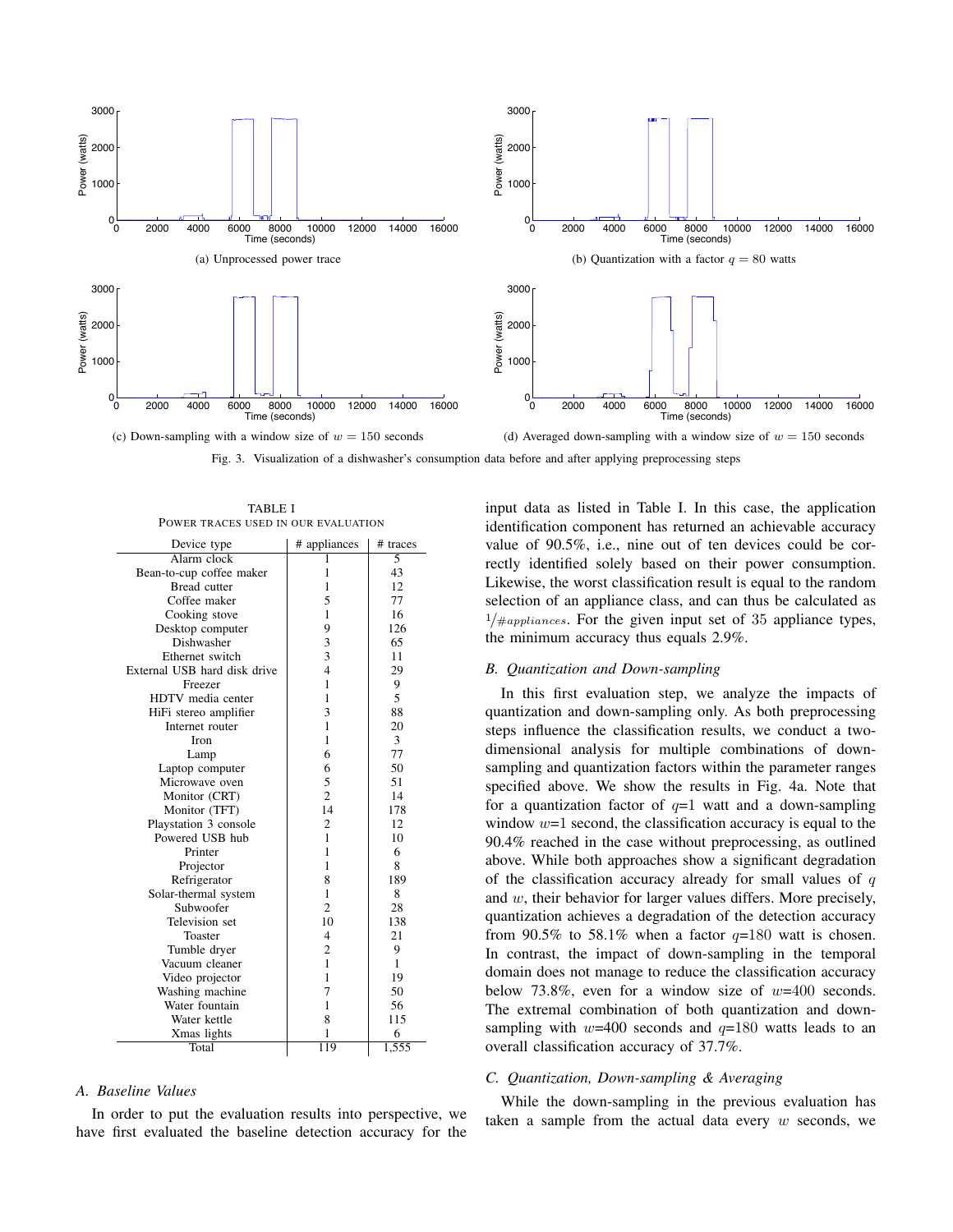

(b) Classification accuracy when an additional averaging filter is applied Fig. 4. Classification accuracy values for variations of quantization factor, down-sampling window, and averaging method

investigate the impact of its combination with averaging next. Again, we conduct a two-dimensional analysis, in which we vary the quantization factor *q* as well as the averaging and down-sampling window size *w*. Both preprocessing steps share the same window size, so effectively the average value of the last *w* seconds is reported for a duration of *w* seconds. The fact that the averaging component integrates over the actual power consumption in the time domain leads to the expectation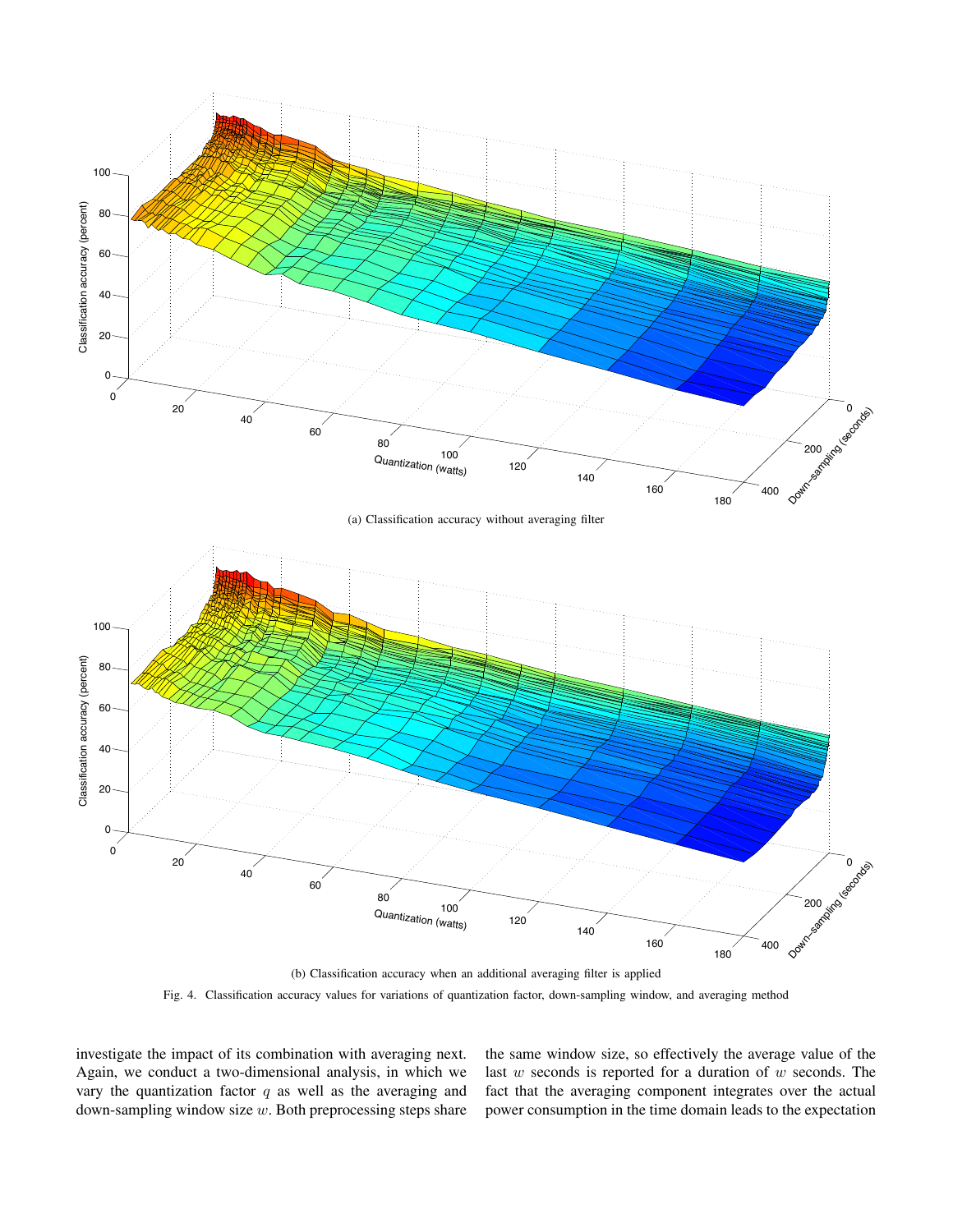of less privacy-compromising details to be contained in the trace. The results for this evaluation are visualized in Fig. 4b. Despite the averaging, however, the figure shows a very similar behavior to the previous analysis without averaging. In fact, the quantization step again achieves to degrade the detection accuracy to 58.1% when a factor *q*=180 watt is chosen. When averaging is used, however, down-sampling does not even manage achieve the degradations of the previous experiment, but always stays above 78.9%. Again, the using the maximal values of *w*=400 seconds and *q*=180 watts leads to an accuracy of slightly above 37.5%.

### *D. Quantization and Down-Sampling Errors*

By applying any of the presented preprocessing steps, the signal is altered from its original form (cf. Fig. 3). As the transmitted smart meter readings are possibly used for the capacity planning of utilities, but might significantly differ from the actual readings due to the preprocessing, we complete our evaluation with an analysis of the error introduced by our preprocessing steps. We therefore determine the RMS error *PRMS* between the original and the preprocessed power consumption traces. The results for three devices of different operating power ranges are shown in Fig. 5. In essence, they indicate that the quantized values show a comparably small difference to the original sequence, whereas down-sampling leads to more significant discrepancies and might hence be less favorable for electric utilities.

#### *E. Discussion*

The results in Fig. 4 show that increasing the parameters for both down-sampling and quantization (i.e., *w* and *q*) lead to increased levels of privacy protection. Their impact however differs, as down-sampling with a window size *w*=400 seconds only succeeds in reducing the classification accuracy by approximately 16 percentage points. In contrast, value quantization has been shown to have a significantly better performance in terms of privacy protection and succeeded in degrading the classification accuracy by up to 53 percentage points for large values of *q*. Averaging the consumption traces did not have any measurable impact on the privacy protection, and even led to a slightly worse privacy protection. In other words, the privacy-preserving effect of down-sampling is effectively reduced by prepending it with an averaging filter.

### VI. SUMMARY AND CONCLUSIONS

In this paper, we have analyzed how preprocessing distributed smart metering data can decrease the possibility of attributing a power consumption trace to the underlying electric appliance. To this end, we have studied the impact of quantization, down-sampling, and averaging on more than 1,500 daily power consumption traces. More than 500 characteristic features were extracted from the traces, which allowed for the correct classification of appliances at 90.4% accuracy when no preprocessing was applied. After the application of the presented preprocessing steps, however, the detection accuracy experienced a measurable degradation. For example,



quantization to *q*=40 watts and down-sampling to *w*=40 seconds already lead to a situation in which 30% less appliances could be detected properly, whereas the average error was still comparably small. In terms of privacy protection, value quantization has been shown to lead to better results than down-sampling or averaging alone. While keeping the error between the actual and the recorded data within definable bounds, its application to distributed smart metering data can strongly enhance user privacy. As a general result, our comprehensive study enables application designers to carefully choose the required trade-off between timeliness, intentional inaccuracy, and privacy protection.

#### **REFERENCES**

- [1] R. Hierzinger, M. Albu, H. van Elburg, A. J. Scott, A. Łazicki, L. Penttinen, F. Puente, and H. Sæle, "European Smart Metering Landscape Report," Online: http://www.smartregions.net/, 2012.
- [2] A. Molina-Markham, P. Shenoy, K. Fu, E. Cecchet, and D. Irwin, "Private Memoirs of a Smart Meter," in *Proc. BuildSys*, 2010, pp. 61–66.
- [3] U. Greveler, B. Justus, and D. Loehr, "Multimedia Content Identification Through Smart Meter Power Usage Profiles," in *Proc. CPDP*, 2012.
- [4] C. Cornelius, A. Kapadia, D. Kotz, D. Peebles, M. Shin, and N. Triandopoulos, "AnonySense: Privacy-aware People-centric Sensing," in *Proc. MobiSys*, 2008, pp. 211–224.
- [5] D. Christin, A. Reinhardt, S. S. Kanhere, and M. Hollick, "A Survey on Privacy in Mobile Participatory Sensing Applications," *Journal of Systems and Software*, vol. 84, no. 11, pp. 1928–1946, 2011.
- [6] A. Marchiori, D. Hakkarinen, Q. Han, and L. Earle, "Circuit-Level Load Monitoring for Household Energy Management," *IEEE Pervasive Computing*, vol. 10, no. 1, pp. 40–48, 2011.
- [7] J. Z. Kolter and M. J. Johnson, "REDD: A Public Data Set for Energy Disaggregation Research," in *Proc. SustKDD*, 2011.
- [8] M. Berges, E. Goldman, H. S. Matthews, and L. Soibelman, "Enhancing Electricity Audits in Residential Buildings with Nonintrusive Load Monitoring," *Journal of Industrial Ecology*, vol. 5, no. 14, 2008.
- [9] J. Liang, S. K. K. Ng, G. Kendall, and J. W. M. Cheng, "Load Signature Study — Part I: Basic Concept, Structure, and Methodology," *IEEE Transactions on Power Delivery*, vol. 25, no. 2, 2010.
- [10] M. Kazandjieva, O. Gnawali, B. Heller, P. Levis, and C. Kozyrakis, "Identifying Energy Waste through Dense Power Sensing and Utilization Monitoring," Stanford University, Tech. Rep. CSTR 2010-03, 2010.